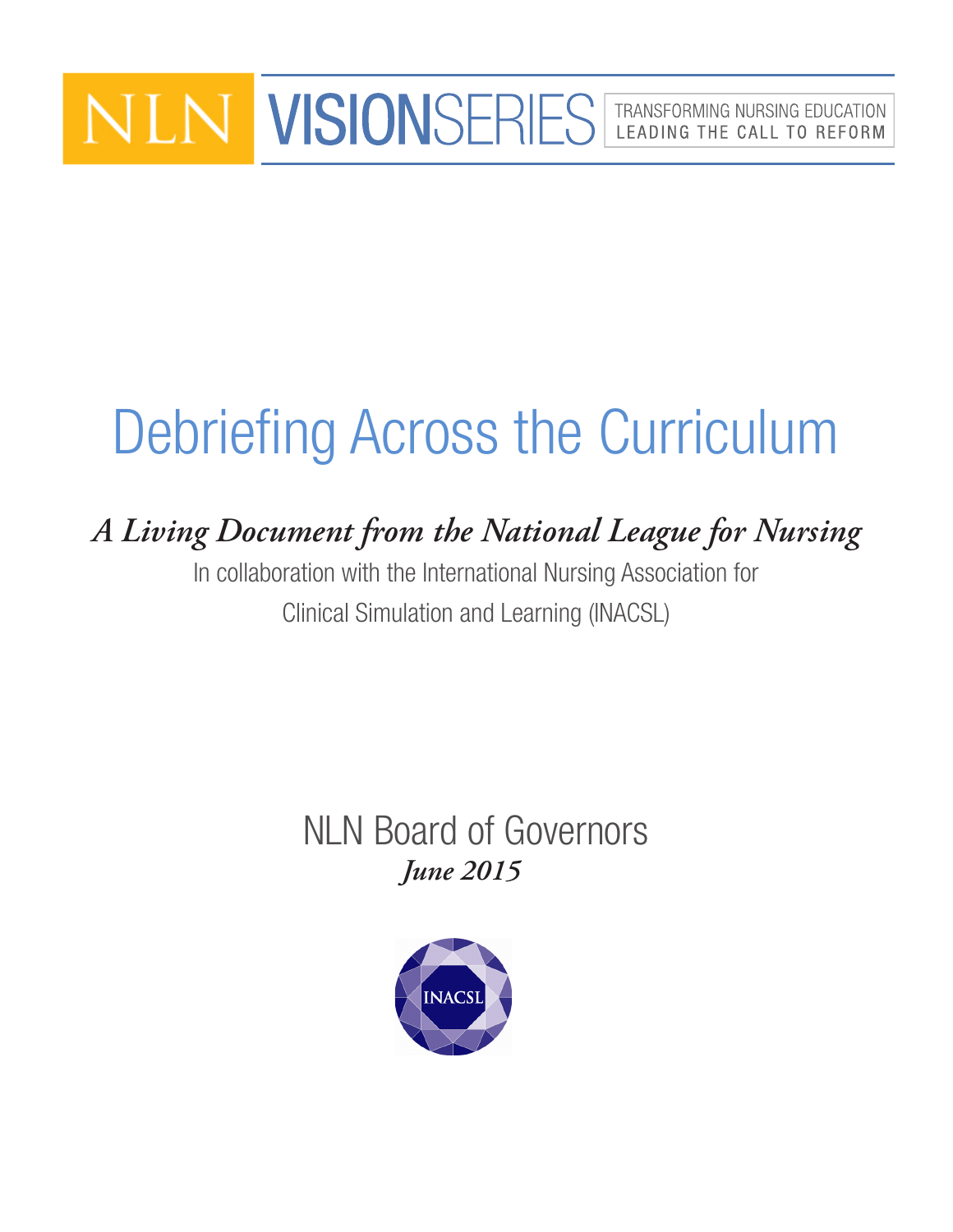# Debriefing Across the Curriculum

# *A Living Document from the National League for Nursing*

In collaboration with the International Nursing Association for

Clinical Simulation and Learning (INACSL)

**Mission:** Promote excellence in nursing education to build a strong and diverse nursing workforce to advance the health of our nation and the global community.

**Core Values:** Caring, Integrity, Diversity, Excellence

## INTRODUCTION

The National League for Nursing and the [International Nursing Association for Clinical](http://www.inacsl.org/i4a/pages/index.cfm%3Fpageid%3D1)  [Simulation and Learning](http://www.inacsl.org/i4a/pages/index.cfm%3Fpageid%3D1) believe that integrating debriefing across the curriculum – not just in simulation – has the potential to transform nursing education. It holds great promise in educating nurses to be the reflective practitioners necessary in today's health care system and should not be confined to simulation.

Developing reflective practitioners requires a thoughtful approach to nursing education wherein faculty and learners question and reorder how they think, act, and understand.

Reflection, at the core of debriefing, is central to being critical, i.e., the ability to examine information to see the whole of reality (Freire, 1970/2000). It is a process of assessing what is relevant and determining the reasons for our actions.

The NLN has consistently challenged nurse educators to learn about and implement teaching methodologies that prepare novice nurses to practice in a participatory and information-driven consumer environment. NLN publications such as the Agenda for Health Care Reform (NLN, 1991), the Excellence in Nursing Education Model (NLN, 2006), and Nurse Educator Competencies: Creating an Evidence-Based Practice for Nurse Educators (Halstead, 2007) call for advancing techniques and faculty expertise to teach higher-level reasoning skills throughout the program of learning. Debriefing, an essential methodology to fully promote thinking along a continuum from "knowing what" to "knowing how" and "knowing why," further supports that call to action.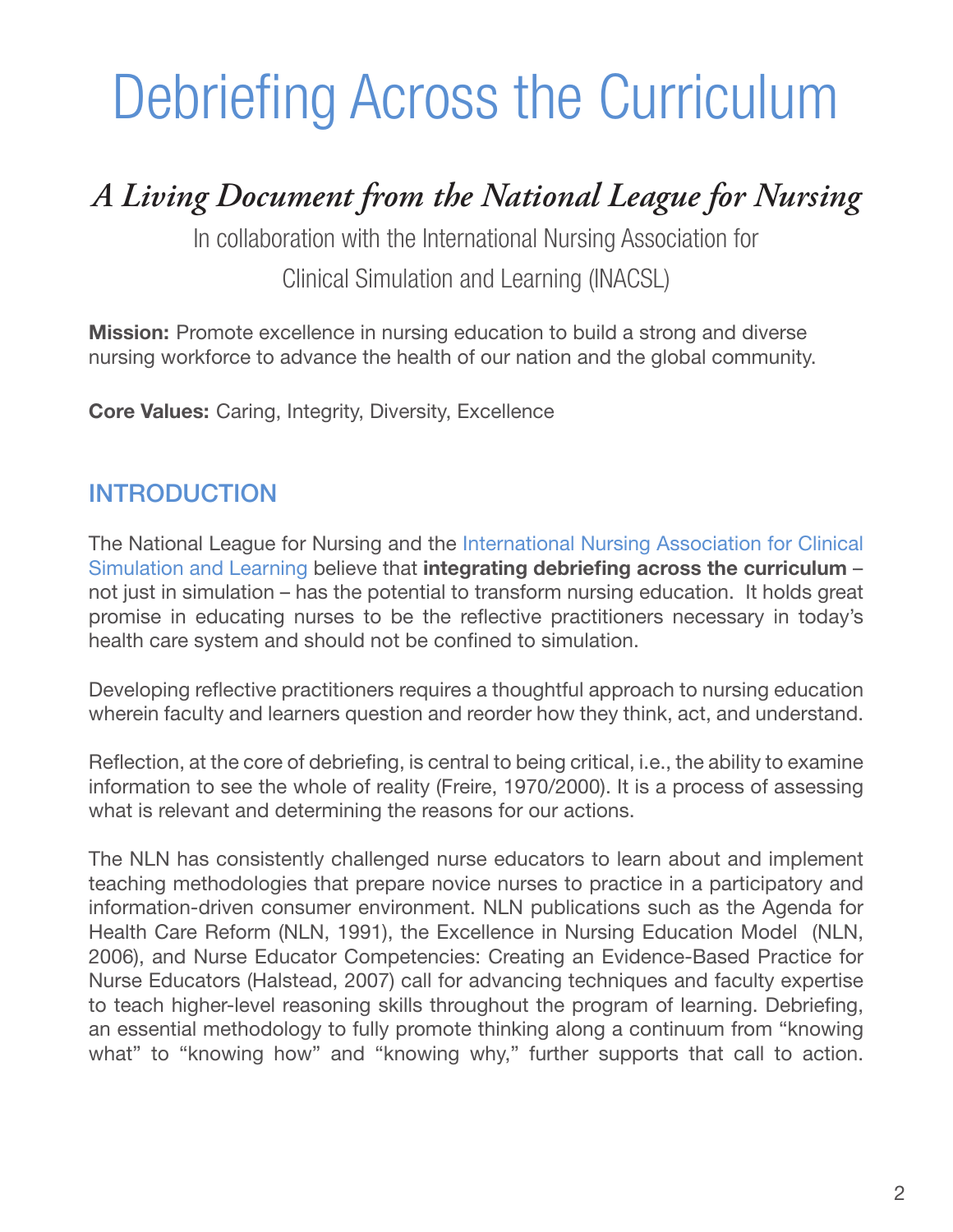## BACKGROUND AND SIGNIFICANCE

Debriefing is a **critical conversation** to reframe the context of a situation to clarify perspectives and assumptions, both subjectively and objectively. This reframing is the goal of every faculty-student interaction (Benner, Sutphen, Leonard, & Day, 2010). Debriefing is not, therefore, confined to simulated environments.

Debriefing techniques foster critical reflection and are essential in all educational settings – in the classroom and during clinical experiences that including postconference and patient care settings. The process of coming to know why an action was taken reveals the knowledge, assumptions, values, beliefs, and feelings behind the action and attaches meaning to information. Critical reflection bridges past learning within the context of a new situation (Argyris, 1992; Argyris & Schon, 1974; Brookfield, 1986,1990, 1993, 1995, 2000; Freire, 1970/2000; Mezirow, 1978, 1990, 2000; Schon, 1983, 1987; Tennyson, 1990, 1992; Tennyson & Breuer, 1997; Tennyson & Rasch, 1988).

Empirical studies have demonstrated that learning does not occur in simulation-based education in the absence of debriefing (Mahmood & Darzi, 2004; Savoldelli et al., 2006; Shinnick & Woo, 2010). Although these findings are derived from simulation-based education, they have relevance to the use of debriefing in multiple settings. Additionally, poorly conducted debriefing results in persistent poor clinical judgment (Jeffries, 2012). A recent meta-analysis (Tannenbaum & Cerasoli, 2012) reported that the quality of debriefing was positively correlated with improved learning outcomes.

In a study on nurse practitioner students, simulation plus theory-based, reflective debriefing led to a significant and measurable difference in nurse practitioners' critical thinking skills (Morse, 2015). Another study showed enhanced clinical reasoning skills in undergraduate nursing students (Dreifuerst, 2012). And in a related study of medical residents (Minehart, Rudolph, Pian-Smith, & Raemer, 2014), using simulation plus theory-based debriefing allowed instructors to broaden the conversation beyond technical errors and influence learner reflection on professional development. This suggests that the competence of the debriefer has a significant influence on learning outcomes.

The results of the [National Council of State Boards of Nursing \(NCSBN\) Simulation Study](https://www.ncsbn.org/685.htm) indicate that simulation can be safely substituted for traditional clinical placements, under conditions comparable to those in the study (Hayden, Alexander, Kardong-Edgren, & Jeffries, 2014). One of the specific conditions was "subject matter experts who conduct theory-based debriefing." To ensure consistency in debriefing and adherence to INACSL Standards of Best Practice: Simulation<sup>sM</sup>, Standard VI (INACSL, 2013), all faculty conducting debriefings in the study attended three days of training. Debriefing skills were evaluated prior to the start of the study and at regular intervals throughout. This level of faculty development, coupled with regular assessment of competence of the debriefers, ensured that students consistently engaged in reflective dialogue aimed at developing their ability to critically reflect on their practice (Jeffries, Dreifuerst,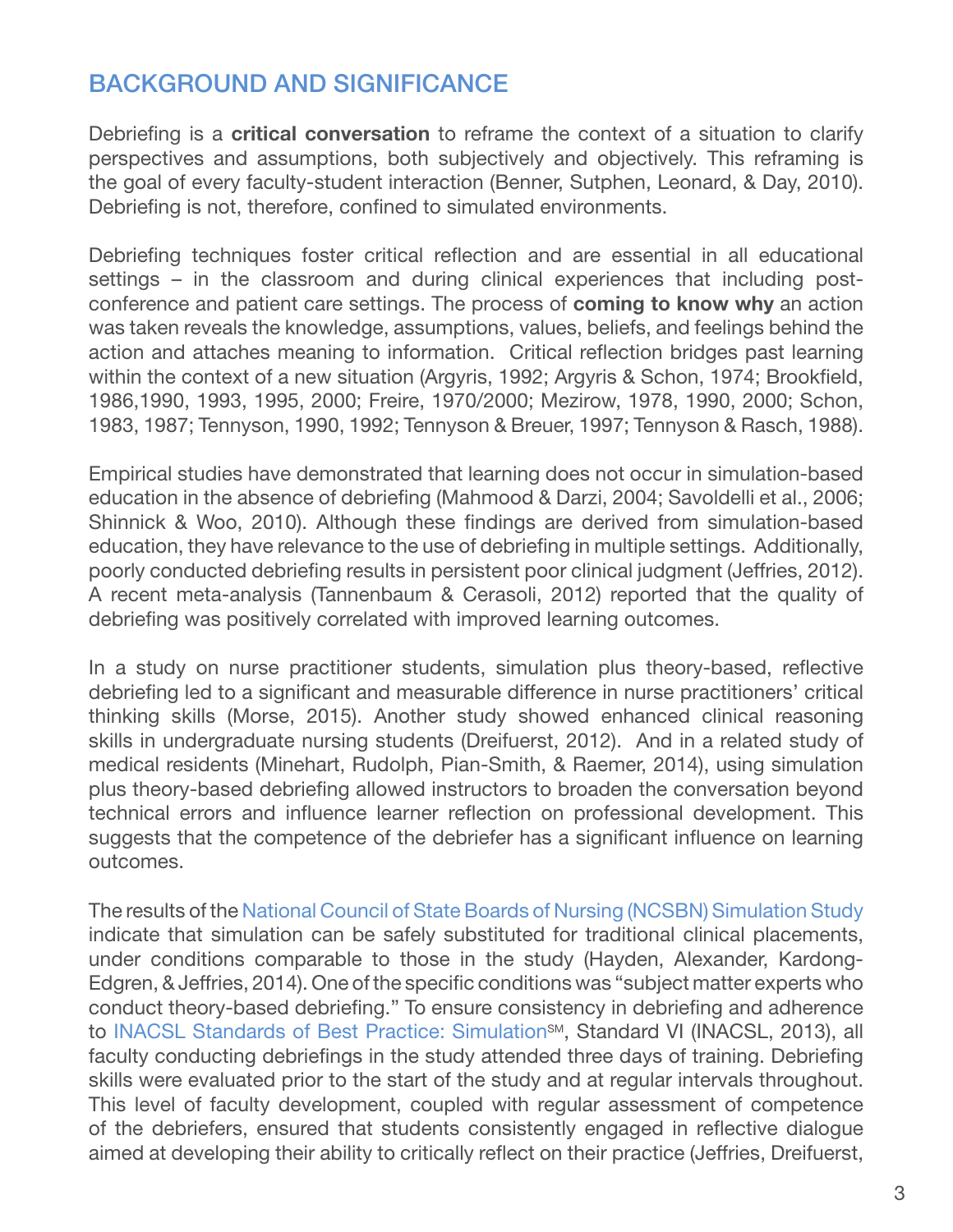Kardon-Edgren & Hayden, 2015).

Despite this understanding of the importance of debriefing, a recent survey of prelicensure nursing programs in the United States determined that use of theory-based debriefing by competent debriefers is not the norm (Fey, 2014). Results from the study indicated that:

- › Only 31 percent of schools use a theory or model to guide debriefing.
- › Less than half of all facilitators have had any training.
- › Just 19 percent have had their competence assessed.

A similar study found that debriefing facilitators who report having been trained actually did not participate in a formal training program and did not engage in ongoing assessment of competence (Waznonis, 2015). These data are cause for concern in light of what is known about the importance of having competent facilitators to conduct theory-based debriefing.

### Factors Affecting the Expanded and Consistent Use of Debriefing

#### Teaching With and About Context

Patient-centered care requires that students and practicing nurses are cognizant of the unique needs of patients and their caregivers. Contextualizing practice focuses student attention on the patient – a strategy that keeps student thinking open and curious (Benner et al., 2010). It is a conversation to focus attention on the salience of the patient's situation – an attention to and organization of context. Context is defined as the nature of the world in a given moment including the lens we use to view the world in that moment. Engaging students in consideration of the contextual factors influencing a given clinical situation shifts the focus from learners as doers of actions to learners as "meaning makers." Accomplished through debriefing, meaning-making creates a greater awareness of relevant issues within context. The learner leaves the experience with a transformed understanding, allowing for improved practice (Forneris, 2004).

#### Active Learning

Notwithstanding the recognized value of active learning strategies as a way to more fully engage learners in meaning making, educators continue to rely on the banking model of education whereby educators "deposit" knowledge into passively receptive learners (Freire, 1970/2000). Conversely, in active learning, there is a shift from strictly a cognitive to a relational approach, where learners and faculty construct knowledge, attitudes, and skills collaboratively (Cheng et al., 2015).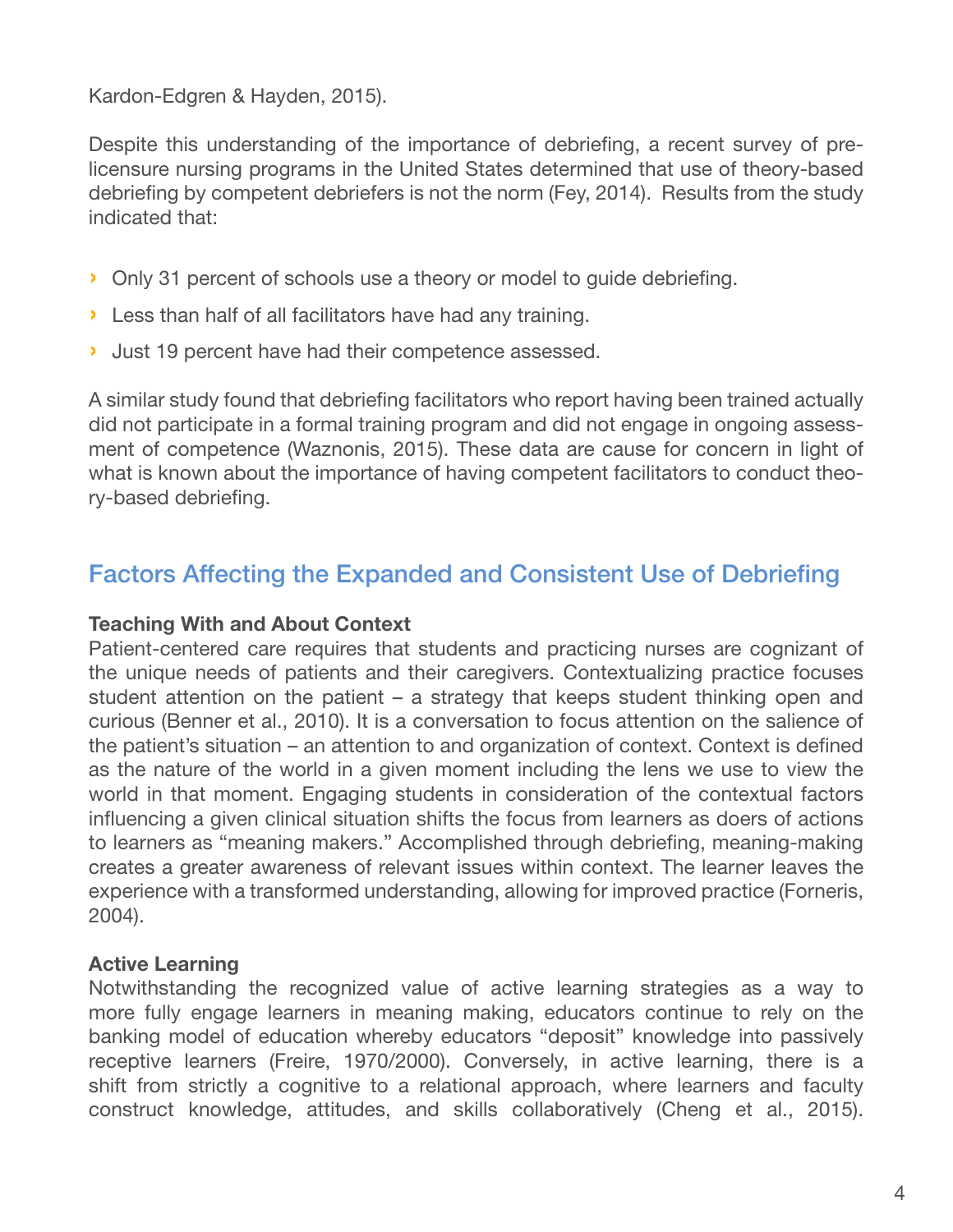Specific active learning strategies can vary and include simulation, unfolding case studies, problem-based learning, and the incorporation of technologies to engage students (e.g., audience response systems). Incorporated into all of these approaches is the Socratic spirit: being truly curious about what students are and are not thinking. Through the use of Socratic dialogue, educators can explore learners' thought processes in order to understand their perceptions of the learning experience. By adopting this stance of genuine curiosity, teachers build a relationship with students wherein meaning is derived from experience.

#### Evidence-Based Debriefing

The importance of training in techniques that promote reflection during debriefing is clear in the INACSL Standards of Best Practice: Simulation Standard VI: The Debriefing Process, published by INACSL (Decker et al., 2013). Standard VI provides guidance to simulation educators for facilitating debriefing discussions. Additional INACSL Standards of Best Practice: Simulation address the qualities of facilitators and criteria for facilitation (INACSL, 2013). The Society for Simulation in Healthcare (SSH) has likewise published [accreditation standards for simulation programs](http://www.ssih.org/Portals/48/Accreditation/14_A_Standards.pdf) (2014). The Teaching/Education Standard 2, Qualified Educators recognizes the importance of ongoing assessment of facilitator competence.

Research from health care and other industries indicates that there are principles that are foundational to debriefing. Theory-based methods of health care debriefing currently in use include, but are not limited to:

- › Debriefing for Meaningful Learning DML (Dreifuerst, 2010, 2012)
- › Debriefing with Good Judgment (Rudolph, Simon, Dufresne, & Raemer, 2006; Rudolph, Simon, Raemer, & Eppich, 2008)
- › Structured and Supported Debriefing (O'Donnell et al., 2009)
- › Promoting Excellence and Reflective Learning in Simulation PEARLS (Eppich & Cheng, 2015)

It is critical for nurse educators to have: a chosen theory-based method; formal training; and on-going assessment of competence. At their core all methods must have active reflection and a learner-centered (not teacher-centered) perspective. Knowing that teachers filter reality through their own lens and see their own "truth," evidence supports the idea that when the facilitator values all perspectives equally and confronts personal bias, the student is helped to form new concepts that can transfer to multiple situations (K. Dreifuerst & J. Rudolph, personal communication, April 22, 2015).

#### Evaluation of Debriefing Methods

Evaluation of the debriefing environment ensures that the overall learning experience contributes to meeting course and/or program outcomes. Debriefing evaluation instruments assess the competence of the debriefer from a variety of perspectives: self, peer, and learner. The incorporation of valid and reliable instruments is integral to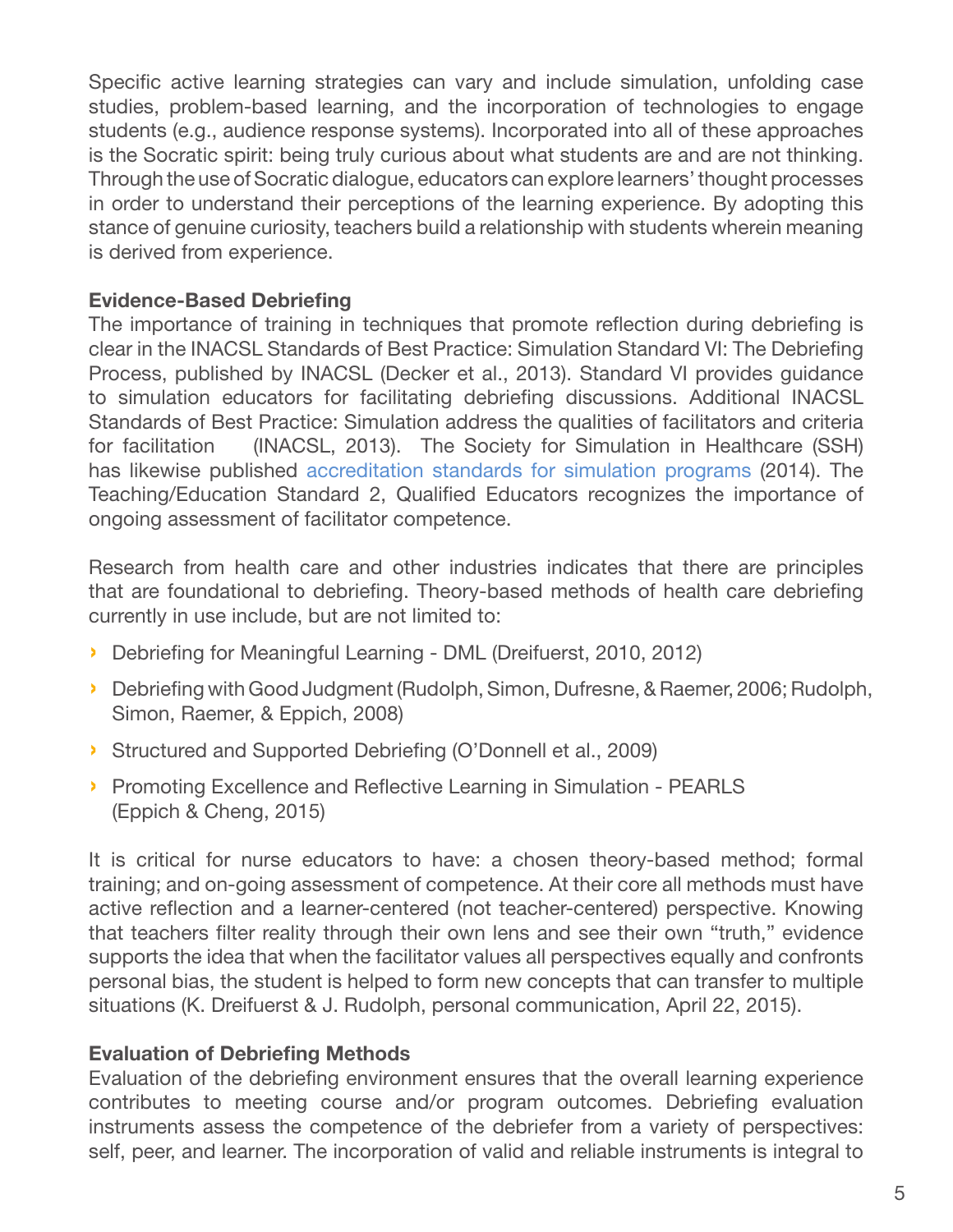the continued improvement of debriefing techniques and robust faculty development. A recent study found that Debriefing Assessment for Simulation in Health Care (DASH) (Simon, Rudolph, & Raemer, 2009) is the most commonly used tool in nursing education (Fey, 2014). The DASH tool is a behaviorally anchored rating scale that can provide valid and reliable data for use in a wide variety of simulation settings. The Debriefing Experience Scale is a rating scale for learners in nursing simulation to assess their subjective experience of the debriefing (Reed, 2012). Arora and colleagues developed the Objective Structured Assessment of Debriefing to assess surgery simulation debriefings (Arora et al., 2012).

This is not an exhaustive list of debriefing assessment instruments. These tools should all be analyzed for their applicability to evaluating debriefing in multiple settings.

## CALL TO ACTION

There is a new paradigm for the role of the teacher: facilitator of knowledge co-creation. To assume this role, educators must be willing to let go of their long-held assumptions and reframe how they see the teaching/learning process and the student-teacher relationship. Debriefing provides educators with an evidence-based means to cocreate this new paradigm.

In 2015, the call to action for nurse educators is to fully assist students to reveal the knowledge behind the action and attach meaning to information, bridging past learning within the context of a new situation. How will this be accomplished? The NLN proposes that the nurse educator community ask: How will we integrate the principles of debriefing across the curriculum to co-create contextual learning environments and actively engage students in the process of transformational learning?

To support this movement, the NLN offers debriefing courses for faculty through the [Simulation Innovation Resource Center \(SIRC\)](http://sirc.nln.org/) as well as an annotated bibliography highlighting recent advances in simulation debriefing techniques and outcomes. Additionally, to advance the knowledge base and skill performance of faculty who engage in debriefing practices, webinars and workshops are offered through the [NLN](http://www.nln.org/centers-for-nursing-education/nln-center-for-innovation-in-simulation-and-technology)  [Center for Innovation in Simulation and Technology.](http://www.nln.org/centers-for-nursing-education/nln-center-for-innovation-in-simulation-and-technology)

## **CONCLUSION**

The examination and self-reflection that occur during the debriefing conversation and the feedback given during this time are essential for learners to be "meaning-makers." The NLN supports nurse educators and practicing nurses as they reframe the studentteacher relationship to co-create meaningful learning experiences. Consistent with this commitment, the NLN fully acknowledges the vital role that nurse educators play in preparing our nation's diverse nursing workforce to enhance patient care outcomes.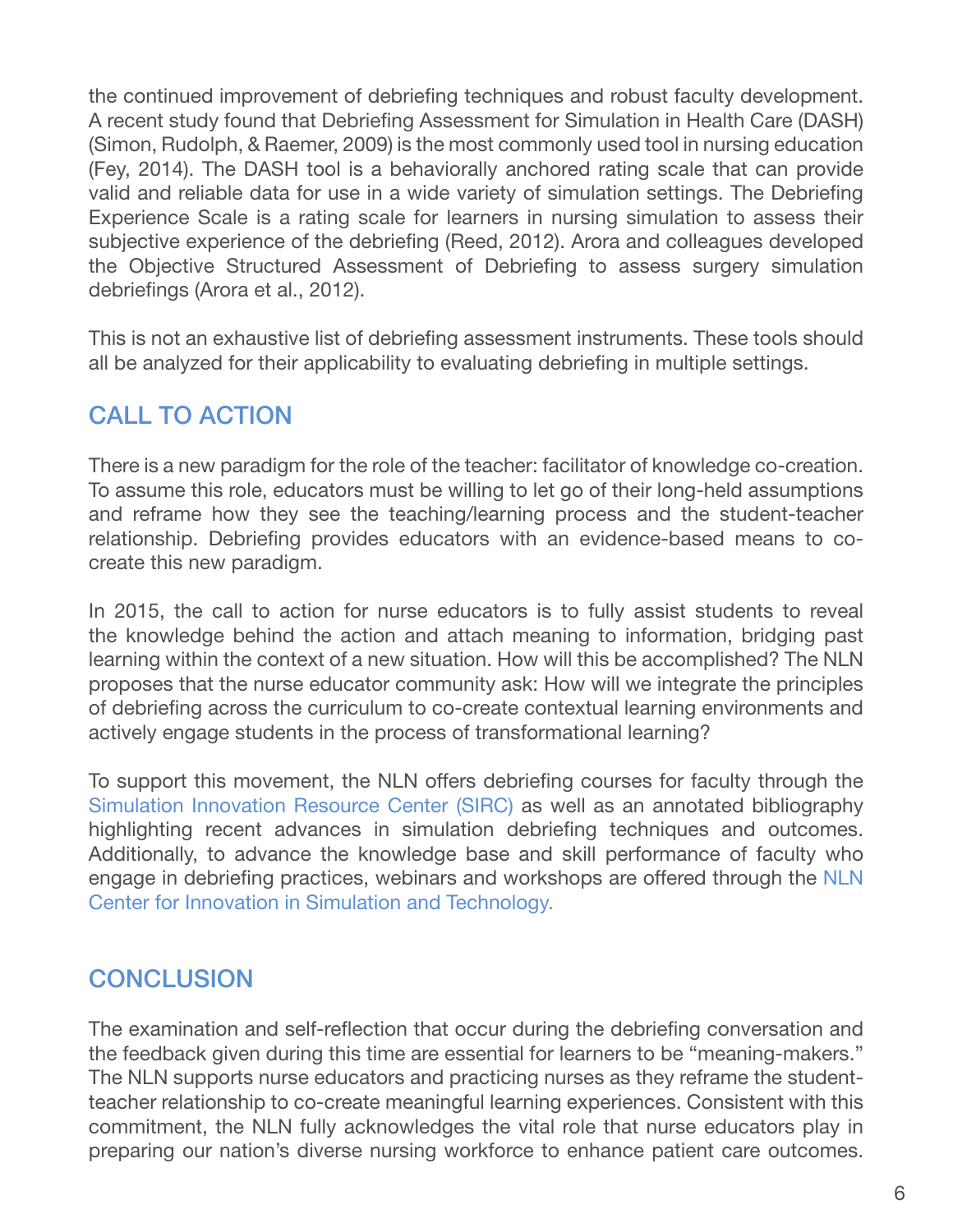# RECOMMENDATIONS

#### For Deans, Directors, Chairs, of Nursing Programs

- › Ensure an adequate number of faculty with training and expertise in theory-based debriefing.
- › Provide a simulation leader to assist other faculty as they learn; reinforce the process of incorporating debriefing across the curriculum.
- › Budget annually for faculty development in theory-based debriefing.
- › Support the development of debriefing experts among the faculty.

#### For Nurse Faculty

- › Integrate debriefing across the curriculum to shape student thinking.
- › Pay attention to the impact of implicit and explicit personal bias during debriefing.
- › Use evidence-based resources consistently to ensure evaluation of and competence in debriefing.
- › Seek development opportunities to enhance debriefing skills.
- › Pursue continuing education to develop expertise in the use of debriefing techniques in the classroom, clinical post-conference, and patient care settings.

#### For the NLN

- › Provide professional development for all faculty (full-time, part-time, and clinical) to:
- › Incorporate standards of theory-based debriefing.
- › Integrate debriefing across the curriculum.
- › Enhance faculty expertise in the use of theory-based debriefing.
- › Utilize reliable and valid instruments to evaluate the debriefing experience.
- › Remain focused on the NLN mission, which is primarily devoted to nursing education faculty, including clinical education faculty.
- › Expand Leadership Institute programs in the [NLN Center for Transformational](http://www.nln.org/centers-for-nursing-education/nln-center-for-transformational-leadership)  [Leadership](http://www.nln.org/centers-for-nursing-education/nln-center-for-transformational-leadership) to include resources related to theory-based debriefing across the curriculum.
- › Collaborate with key stakeholders (e.g., INACSL, SSH, NCSBN, Laerdal, Wolters Kluwer) to develop and disseminate best practices in theory-based debriefing.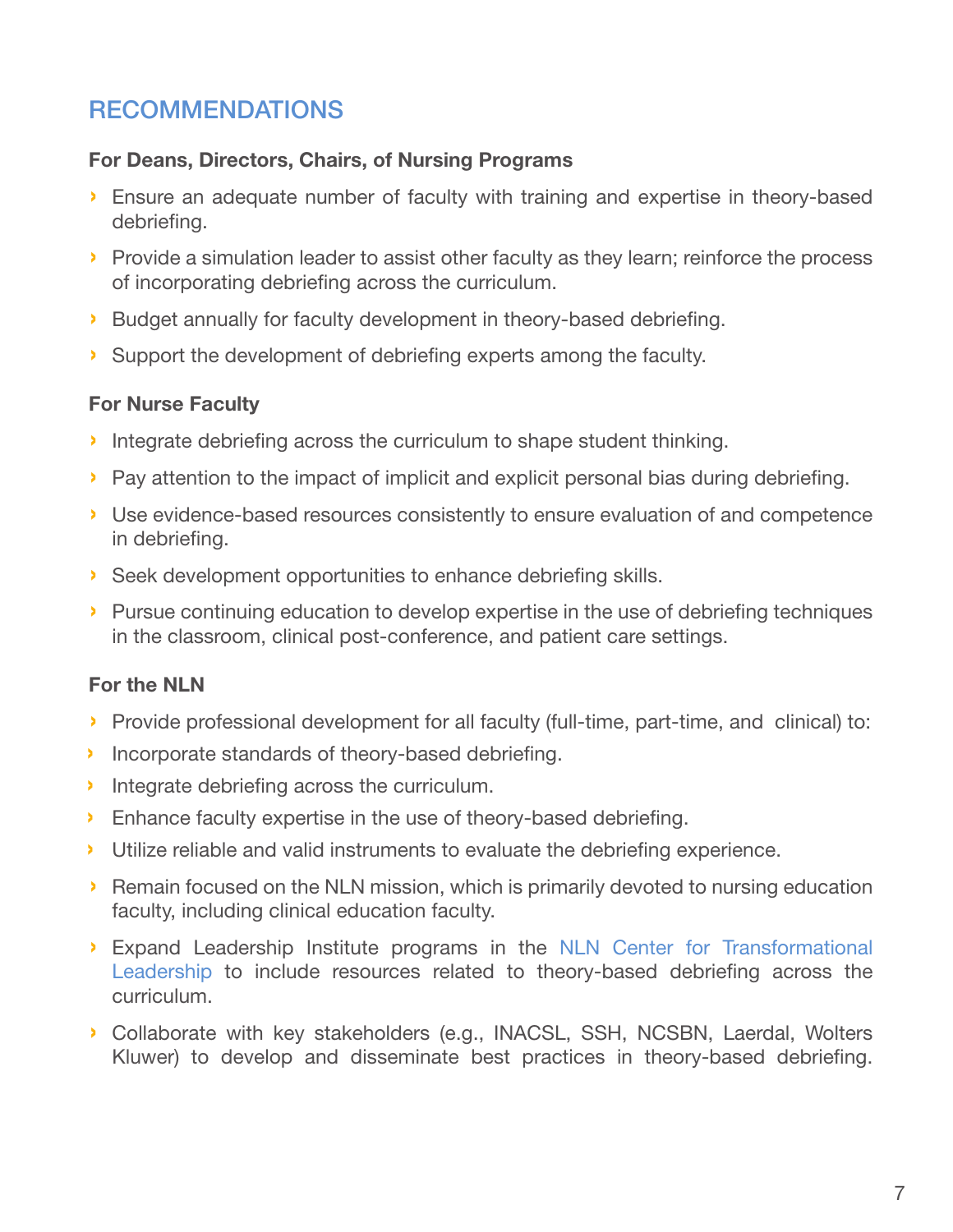- › Continue to support grants and scholarships to fund nursing education research in the use of theory-based debriefing and student learning, through the [NLN | Chamberlain](http://www.nln.org/centers-for-nursing-education/nln-chamberlain-college-of-nursing-center-for-the-advancement-of-the-science-of-nursing-education)  [College of Nursing Center for the Advancement of the Science of Nursing Education](http://www.nln.org/centers-for-nursing-education/nln-chamberlain-college-of-nursing-center-for-the-advancement-of-the-science-of-nursing-education) and the [NLN Foundation for Nursing Education.](http://www.nln.org/giving/overview/nln-foundation-for-nursing-education)
- › Serve as a resource for the global community.

### **REFERENCES**

Argyris, C. (1992). Reasoning, learning and action: Individual and organizational. San Francisco, CA: Jossey-Bass.

Argyris, C., & Schon, D. (1974). Theory in practice: Increasing professional effectiveness. San Francisco, CA: Jossey-Bass.

Arora, S., Ahmed, M., Paige, J., Nestel, D., Runnacles, J., Hull, L., ... Sevdalis, N. (2012). Objective structured assessment of debriefing: Bringing science to the art of debriefing in surgery. Annals of Surgery, 256(6), 982-988. doi:10.1097/SLA.0b013e3182610c91

Benner, P., Sutphen, M., Leonard, V., & Day, L. (2010). Educating nurses: A call for radical transformation. San Francisco, CA: Jossey-Bass.

Brookfield, S. (1986). Understanding and facilitating adult learning. San Francisco, CA: Jossey-Bass.

Brookfield, S. (1990). Using critical incidents to explore learners' assumptions. In J. M. & Associates (Eds.), Fostering critical reflection in adulthood: A guide to transformative and emancipatory learning (pp. 177-193). San Francisco, CA: Jossey-Bass.

Brookfield, S. (1993). On impostership, cultural suicide, and other dangers: How nurses learn critical thinking. Journal of Continuing Education in Nursing, 24, 197-205.

Brookfield, S. (1995). Becoming a critically reflective teacher. San Francisco, CA: Jossey-Bass.

Brookfield, S. D. (2000). Transformative learning as ideology critique. In J. M. & Associates (Eds.), Learning as transformation: Critical perspectives on a theory in progress (pp.125-151). San Francisco, CA: Jossey-Bass.

Cheng, A., Morse, K., Rudolph, J., Brydges, R., Arab, A., Runnacles, J., & Eppich, W. (2015). Strategies for conducting learner-centered debriefing for simulation-based education: Lessons for faculty development. Calgary, Alberta, Canada: T.S. University of Calgary.

Decker, S., Fey, M., Sideras, S., Caballero, S., Rockstraw, L., Boese, T., & Borum, J. (2013). Standards of best practice: Simulation standard VI: The debriefing process. Clinical Simulation in Nursing, 9, S26-S29. doi:10.1016/j.ecns.2013.04.008

Dreifuerst, K. T. (2010). Debriefing for meaningful learning: Fostering development of clinical reasoning through simulation (Unpublished doctoral dissertation). Indiana University, Indianapolis, IN.

Dreifuerst, K. T. (2012). Using debriefing for meaningful learning to foster development of clinical reasoning in simulation. The Journal of Nursing Education, 51(6), 326-333. doi:10.3928/01484834- 20120409-02

Eppich, W., & Cheng, A. (2015). Promoting excellence and reflective learning in simulation (PEARLS): Development and rationale for a blended approach to health care simulation debriefing. Simulation in Healthcare, 10(2), 106-115.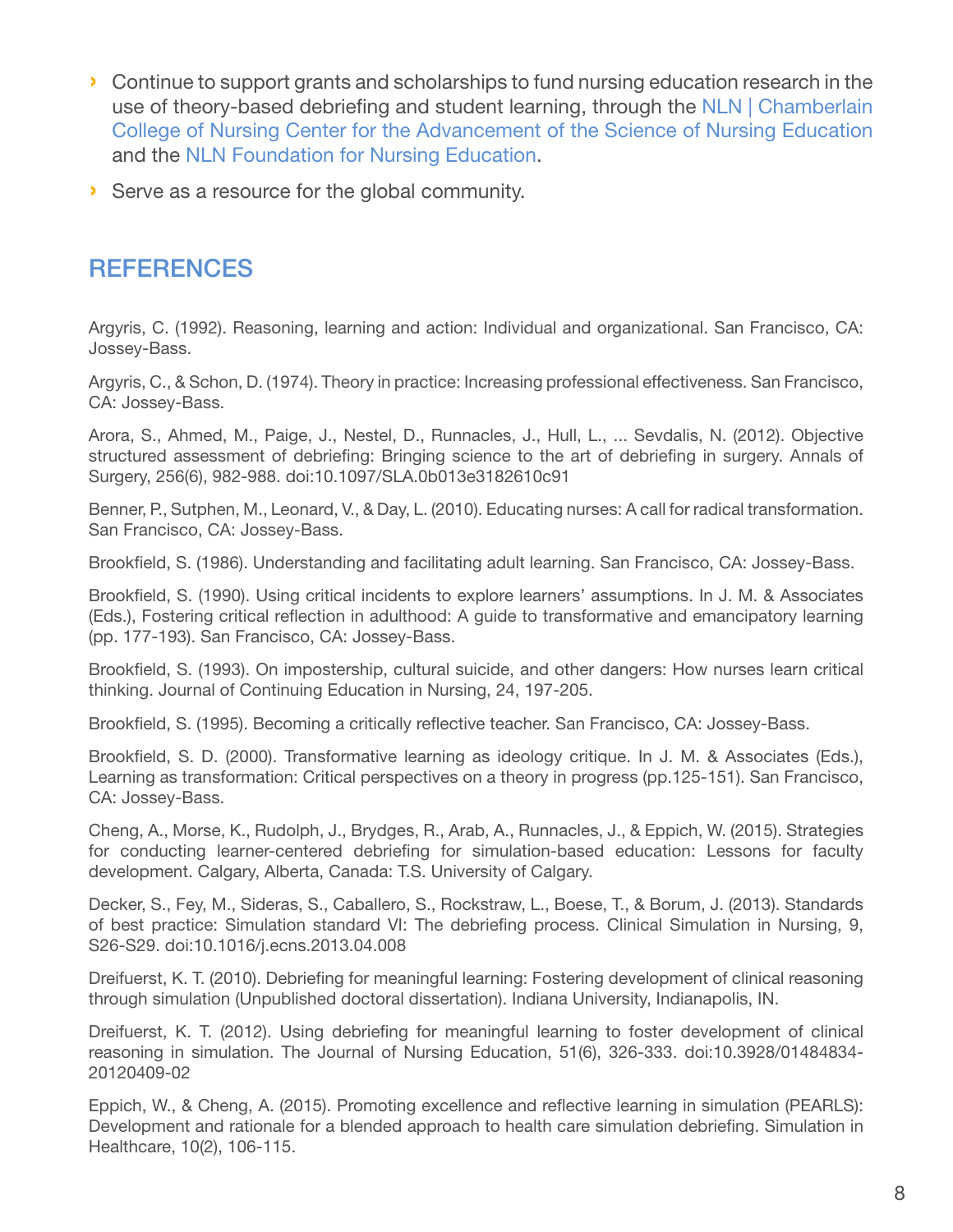Fey, M. K. (2014). Debriefing practices in nursing education programs in the United States (Doctoral dissertation). Retrieved from Proquest (3621880).

Forneris, S. G. (2004). Exploring the attributes of critical thinking: A conceptual basis. International Journal of Nursing Education Scholarship, 1(1, Article 9), 1-18.

Freire, P. (2000). Pedagogy of the oppressed (30th anniversary ed., M. B. Ramos, Trans.). New York, NY: Continuum International Publishing Group. (Original work published 1970)

Halstead, J. A. (Ed.). (2007). Nurse educator competencies: Creating an evidence-based practice for nurse educators. New York: National League for Nursing.

Hayden, J. K., Smiley, R. A., Alexander, M., Kardong-Edgren, S., & Jeffries, P. R. (2014). Supplement: The NCSBN National Simulation Study: A longitudinal, randomized, controlled study replacing clinical hours with simulation in prelicensure nursing education. Journal of Nursing Regulation, 5(2), C1-S64.

International Nursing Association for Clinical Simulation and Learning. (2013). Standards of best practice: Simulation. Retrieved from<http://www.inacsl.org/files/journal/Complete%202013%20Standards.pdf>

Jeffries, P. R. (Ed). (2012). Simulation in nursing education: From conceptualization to evaluation (2nd ed.). New York, NY: National League for Nursing.

Jeffries, P. R., Dreifuerst, K. T., Kardong-Edgren, S., & Hayden, J. (2015). Faculty development when initiating simulation programs: Lessons learned from the National Simulation Study. Journal of Nursing Regulation, 5(4), 17-23.

Mahmood, T., & Darzi, A. (2004). The learning curve for a colonoscopy simulator in the absence of any feedback: No feedback, no learning. Surgical Endoscopy, 18(8), 1224-1230. doi:10.1007/s00464-003- 9143-4

Mezirow, J. (1978). Perspective transformation. Adult Education Quarterly, 28(2), 100-110. doi:10.1177/074171367802800202

Mezirow, J. (1990). Fostering critical reflection in adulthood: A guide to transformative and emancipatory learning. San Francisco, CA: Jossey-Bass.

Mezirow, J. (2000). Learning as transformation: Critical perspectives on a theory in progress. San Francisco, CA: Jossey-Bass.

Minehart, R. D., Rudolph, J., Pian-Smith, M. C., & Raemer, D. B. (2014). Improving faculty feedback to resident trainees during a simulated case: A randomized, controlled trial of an educational intervention. Anesthesiology, 120(1), 160-171.

Morse, K. J. (2015). Structured Model of Debriefing on Perspective Transformation for NP Students. Clinical Simulation in Nursing, 11(3), 172-179.

National League for Nursing. (1991). Agenda for health care reform. New York, NY: Author.

National League for Nursing. (2006). Excellence in nursing education model. New York, NY: Author.

O'Donnell, J., Rodgers, D., Lee, W., Edelson, D., Haag, J., Hamilton, M., & Meeks, R. (2009). Structured and supported debriefing. Dallas, TX: American Heart Association.

Reed, S. (2012). Debriefing experience scale: Development of a tool to evaluate the student learning experience in debriefing. Clinical Simulation in Nursing, 8, e211-e217.

Rudolph, J. W., Simon, R., Dufresne, R. L., & Raemer, D. B. (2006). There's no such thing as "nonjudgmental" debriefing: A theory and method for debriefing with good judgment. Simulation in Healthcare: The Journal of the Society for Medical Simulation, 1(1), 49-55.